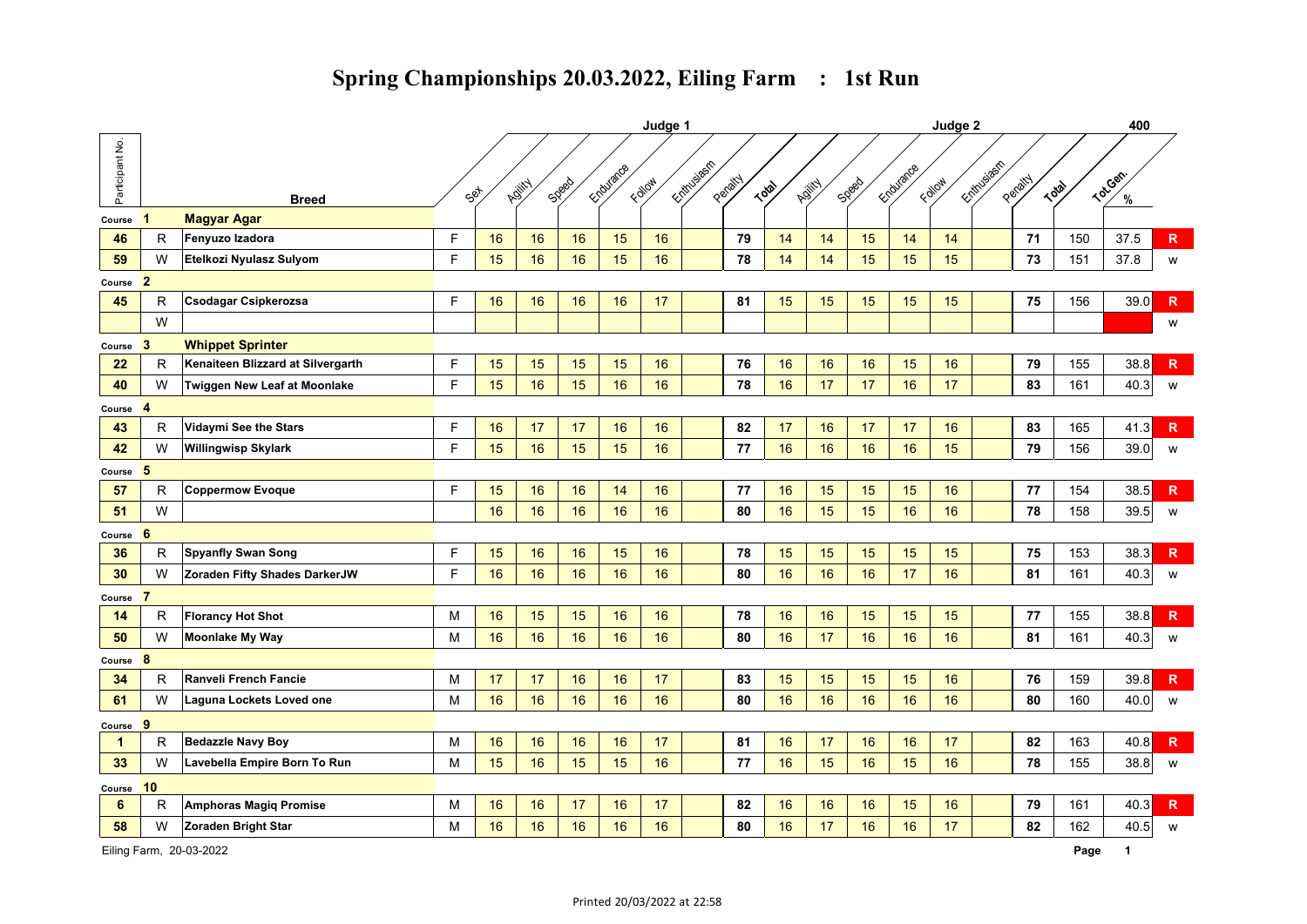|                |              |                                   |           |      | Judge 1 |       |           |        |             |         |       |        |       | Judge 2   |        |              |         |       |               |               |  |
|----------------|--------------|-----------------------------------|-----------|------|---------|-------|-----------|--------|-------------|---------|-------|--------|-------|-----------|--------|--------------|---------|-------|---------------|---------------|--|
|                |              |                                   |           | set/ | Adjitch | Speed | Endurance | Follow | Entrypeople | Penatty | Total | Adjity | Speed | Endurance | Follow | Entitlusiash | Penatty | Total | Totican.      |               |  |
| Deeln.-Nr.     |              | <b>Breed</b>                      |           |      |         |       |           |        |             |         |       |        |       |           |        |              |         |       | $\frac{9}{6}$ |               |  |
| Course         | 11           | <b>Whippet Sprinter</b>           |           |      |         |       |           |        |             |         |       |        |       |           |        |              |         |       |               |               |  |
| 12             | ${\sf R}$    | Lavebella Lizzie's Lang           | M         | 15   | 15      | 15    | 15        | 15     |             | 75      | 15    | 15     | 15    | 15        | 15     |              | 75      | 150   | 37.5          | $\mathsf R$   |  |
| 13             | W            | <b>Florancy Hot Chilli Pepper</b> | ${\sf M}$ | 16   | 16      | 15    | 16        | 16     |             | 79      | 16    | 15     | 16    | 16        | 16     |              | 79      | 158   | 39.5          | ${\mathsf W}$ |  |
| Course         | 12           |                                   |           |      |         |       |           |        |             |         |       |        |       |           |        |              |         |       |               |               |  |
| $\overline{3}$ | $\mathsf{R}$ | Veloxcanis Solis Valens           | M         | 15   | 16      | 16    | 16        | 16     |             | 79      | 16    | 17     | 16    | 17        | 16     |              | 82      | 161   | 40.3          | ${\mathbf R}$ |  |
| 48             | W            | <b>Harerunner Heartfelt</b>       | M         | 16   | 16      | 16    | 16        | 17     |             | 81      | 16    | 16     | 16    | 16        | 16     |              | 80      | 161   | 40.3          | W             |  |
| Course 13      |              | <b>Expires</b>                    |           |      |         |       |           |        |             |         |       |        |       |           |        |              |         |       |               |               |  |
|                | $\mathsf{R}$ |                                   |           |      |         |       |           |        |             |         |       |        |       |           |        |              |         |       |               | $\mathsf{R}$  |  |
|                | W            |                                   |           |      |         |       |           |        |             |         |       |        |       |           |        |              |         |       |               | W             |  |
| Course 14      |              | <b>Expires</b>                    |           |      |         |       |           |        |             |         |       |        |       |           |        |              |         |       |               |               |  |
|                | ${\sf R}$    |                                   |           |      |         |       |           |        |             |         |       |        |       |           |        |              |         |       |               | $\mathsf R$   |  |
|                | W            |                                   |           |      |         |       |           |        |             |         |       |        |       |           |        |              |         |       |               | W             |  |
| Course         | 15           | <b>Expires</b>                    |           |      |         |       |           |        |             |         |       |        |       |           |        |              |         |       |               |               |  |
|                | ${\sf R}$    |                                   |           |      |         |       |           |        |             |         |       |        |       |           |        |              |         |       |               | $\mathsf R$   |  |
|                | W            |                                   |           |      |         |       |           |        |             |         |       |        |       |           |        |              |         |       |               | W             |  |
| Course         | <b>16</b>    | <b>Expires</b>                    |           |      |         |       |           |        |             |         |       |        |       |           |        |              |         |       |               |               |  |
|                | $\mathsf R$  |                                   |           |      |         |       |           |        |             |         |       |        |       |           |        |              |         |       |               | $\mathsf{R}$  |  |
|                | W            |                                   |           |      |         |       |           |        |             |         |       |        |       |           |        |              |         |       |               | W             |  |
| Course 17      |              | <b>Expires</b>                    |           |      |         |       |           |        |             |         |       |        |       |           |        |              |         |       |               |               |  |
|                | ${\sf R}$    |                                   |           |      |         |       |           |        |             |         |       |        |       |           |        |              |         |       |               | $\mathsf{R}$  |  |
|                | W            |                                   |           |      |         |       |           |        |             |         |       |        |       |           |        |              |         |       |               | W             |  |
| Course 18      |              | <b>Expires</b>                    |           |      |         |       |           |        |             |         |       |        |       |           |        |              |         |       |               |               |  |
|                | ${\sf R}$    |                                   |           |      |         |       |           |        |             |         |       |        |       |           |        |              |         |       |               | $\mathsf R$   |  |
|                | W            |                                   |           |      |         |       |           |        |             |         |       |        |       |           |        |              |         |       |               | W             |  |
| Course 19      |              | <b>Expires</b>                    |           |      |         |       |           |        |             |         |       |        |       |           |        |              |         |       |               |               |  |
|                | ${\sf R}$    |                                   |           |      |         |       |           |        |             |         |       |        |       |           |        |              |         |       |               | $\mathsf R$   |  |
|                | W            |                                   |           |      |         |       |           |        |             |         |       |        |       |           |        |              |         |       |               | W             |  |
| Course 20      |              | <b>Expires</b>                    |           |      |         |       |           |        |             |         |       |        |       |           |        |              |         |       |               |               |  |
|                | ${\sf R}$    |                                   |           |      |         |       |           |        |             |         |       |        |       |           |        |              |         |       |               | $\mathsf R$   |  |
|                | W            |                                   |           |      |         |       |           |        |             |         |       |        |       |           |        |              |         |       |               | W             |  |
|                |              |                                   |           |      |         |       |           |        |             |         |       |        |       |           |        |              |         |       |               |               |  |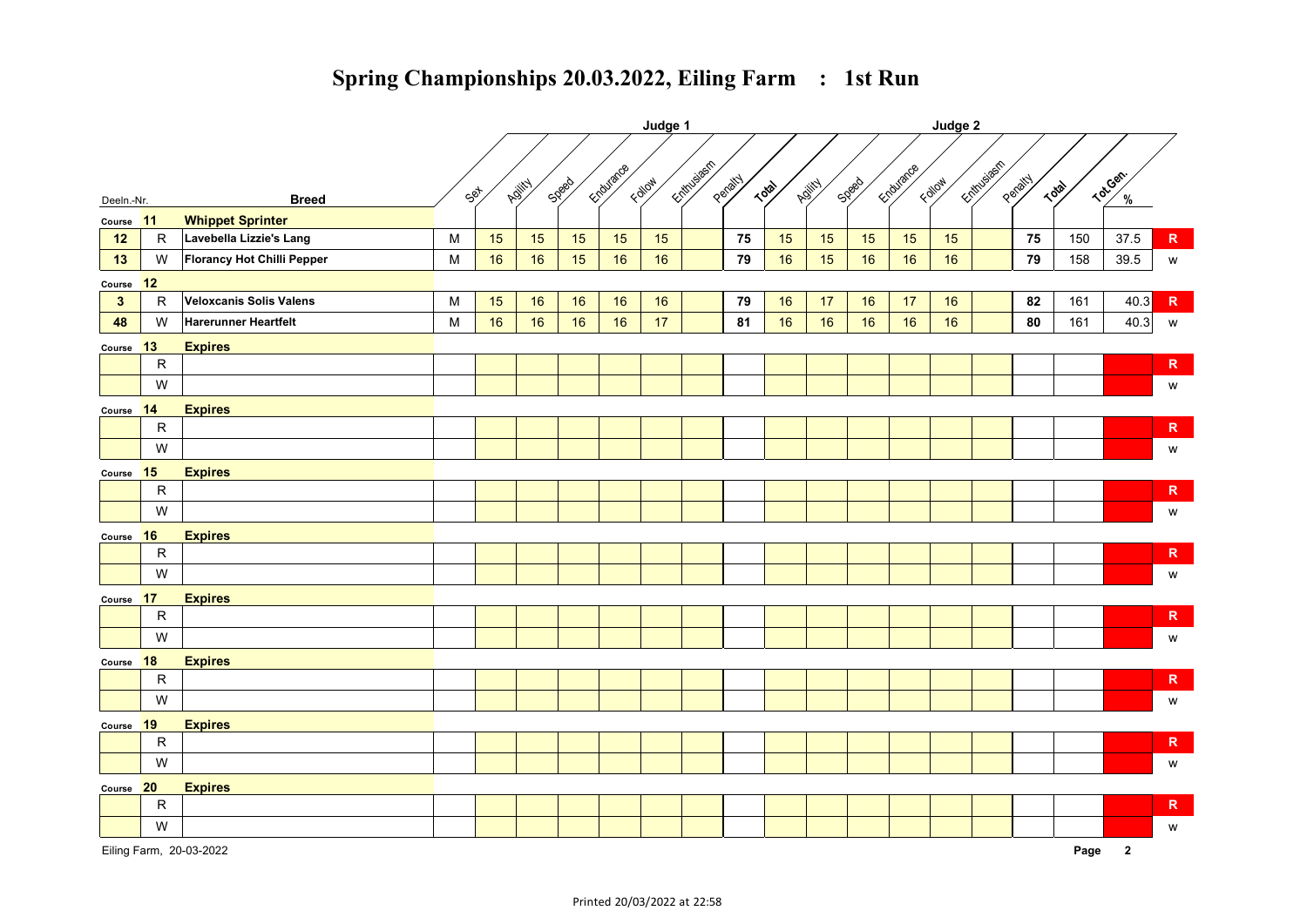|                         |              |                                    |             |      | Judge 1 |       |           |        |              |         |       |                 |       | Judge 2   |        |            |         |       |          |              |  |  |
|-------------------------|--------------|------------------------------------|-------------|------|---------|-------|-----------|--------|--------------|---------|-------|-----------------|-------|-----------|--------|------------|---------|-------|----------|--------------|--|--|
|                         |              |                                    |             | Set. | Agjity  | Speed | Endurance | Follow | Entitlisiash | Penatty | Total | Adjitch         | Speed | Endurance | Follow | Entrusiasm | Penatty | Total | Tot.Gen. |              |  |  |
| Deeln.-Nr.              |              | <b>Breed</b>                       |             |      |         |       |           |        |              |         |       |                 |       |           |        |            |         |       | %        |              |  |  |
| Course                  | 13           | <b>Podenco Ibicenco</b>            |             |      |         |       |           |        |              |         |       |                 |       |           |        |            |         |       |          |              |  |  |
| 65                      | $\mathsf{R}$ | Abbotsoak Grease Lightenin         | M           | 16   | 15      | 16    | 16        | 16     |              | 79      | 14    | 13              | 14    | 14        | 14     |            | 69      | 148   | 37.0     | $\mathsf{R}$ |  |  |
| 64                      | W            | Abbotsoak Matilda                  | F           | 11   | 10      | 10    | 10        | 10     |              | 51      | 10    | 10              | 10    | 10        | 10     |            | 50      | 101   | 25.3     | W            |  |  |
| Course                  | 14           |                                    |             |      |         |       |           |        |              |         |       |                 |       |           |        |            |         |       |          |              |  |  |
| 63                      | R            | Abbotsoak Any dream will do        | M           | 13   | 14      | 13    | 13        | 13     |              | 66      | 13    | 13              | 13    | 13        | 13     |            | 65      | 131   | 32.8     | $\mathbb{R}$ |  |  |
| 10                      | W            | <b>Abbotsoak Music Of The Nite</b> | M           | 16   | 16      | 16    | 16        | 16     |              | 80      | 14    | 14              | 14    | 14        | 14     |            | 70      | 150   | 37.5     | W            |  |  |
| Course                  | <b>15</b>    | #VALUE!                            |             |      |         |       |           |        |              |         |       |                 |       |           |        |            |         |       |          |              |  |  |
| x                       | $\mathsf{R}$ |                                    |             |      |         |       |           |        |              |         |       |                 |       |           |        |            |         |       |          | $\mathsf{R}$ |  |  |
| $\mathbf x$             | W            |                                    |             |      |         |       |           |        |              |         |       |                 |       |           |        |            |         |       |          | W            |  |  |
| Course                  | 16           |                                    |             |      |         |       |           |        |              |         |       |                 |       |           |        |            |         |       |          |              |  |  |
| 41                      | $\mathsf{R}$ | <b>Laavas Opportunity Scent</b>    | F           | 14   | 14      | 13    | 13        | 14     |              | 68      | 13    | 13              | 12    | 12        | 12     |            | 62      | 130   | 32.5     | $\mathsf{R}$ |  |  |
| 35                      | W            | <b>Way Up Travis Scott</b>         | M           | 16   | 16      | 17    | 16        | 17     |              | 82      | 15    | 14              | 14    | 15        | 15     |            | 73      | 155   | 38.8     | W            |  |  |
| Course                  | 17           | <b>Borzoi</b>                      |             |      |         |       |           |        |              |         |       |                 |       |           |        |            |         |       |          |              |  |  |
| 67                      | $\mathsf{R}$ | <b>Cwmcoed Polka</b>               | F           | 11   | 11      | 11    | 10        | 10     |              | 53      | 10    | 10 <sup>1</sup> | 10    | 10        | 10     |            | 50      | 103   | 25.8     | $\mathsf{R}$ |  |  |
|                         | W            |                                    |             |      |         |       |           |        |              |         |       |                 |       |           |        |            |         |       |          | W            |  |  |
| Course                  | 18           | <b>Deerhound</b>                   |             |      |         |       |           |        |              |         |       |                 |       |           |        |            |         |       |          |              |  |  |
| 38                      | $\mathsf{R}$ | Kilbourne Louisa Chick at Kirjojax | F           | 11   | 11      | 11    | 11        | 11     |              | 55      | 10    | 10              | 10    | 10        | 10     |            | 50      | 105   | 26.3     | $\mathsf{R}$ |  |  |
| 39                      | W            | <b>Kirjojax Harris</b>             | M           | 16   | 16      | 16    | 16        | 17     |              | 81      | 14    | 14              | 14    | 15        | 15     |            | 72      | 153   | 38.3     | W            |  |  |
| Course                  | 19           | <b>Whippet Standard</b>            |             |      |         |       |           |        |              |         |       |                 |       |           |        |            |         |       |          |              |  |  |
| 56                      | R            | <b>Coppermow Velar</b>             | E           | 17   | 16      | 16    | 16        | 16     |              | 81      | 16    | 17              | 17    | 16        | 16     |            | 82      | 163   | 40.8     | $\mathbb{R}$ |  |  |
| 37                      | W            | <b>Ryemeadows Mabel</b>            | F           | 17   | 17      | 16    | 16        | 16     |              | 82      | 16    | 17              | 17    | 17        | 16     |            | 83      | 165   | 41.3     | W            |  |  |
| Course                  | 20           |                                    |             |      |         |       |           |        |              |         |       |                 |       |           |        |            |         |       |          |              |  |  |
| 19                      | R            | <b>Harerunner Honeycombe</b>       | F           | 17   | 17      | 18    | 17        | 17     |              | 86      | 17    | 17              | 18    | 17        | 17     |            | 86      | 172   | 43.0     | $\mathbb{R}$ |  |  |
| 16                      | W            | <b>Ringmore Day Lily</b>           | F           | 16   | 16      | 17    | 17        | 17     |              | 83      | 17    | 17              | 16    | 16        | 17     |            | 83      | 166   | 41.5     | W            |  |  |
| Course                  | 21           |                                    |             |      |         |       |           |        |              |         |       |                 |       |           |        |            |         |       |          |              |  |  |
| 55                      | $\mathsf{R}$ | Silverhare fortis saxon            | $\mathsf F$ | 17   | 16      | 16    | 17        | 16     |              | 82      | 17    | 17              | 16    | 17        | 17     |            | 84      | 166   | 41.5     | $\mathbb{R}$ |  |  |
| 23                      | W            | <b>Veloxcanis Solis Venatrix</b>   | F           | 17   | 16      | 17    | 17        | 17     |              | 84      | 17    | 18              | 17    | 18        | 17     |            | 87      | 171   | 42.8     | W            |  |  |
| Course                  | 22           |                                    |             |      |         |       |           |        |              |         |       |                 |       |           |        |            |         |       |          |              |  |  |
| 60                      | $\mathsf{R}$ | Laguna Lawns Luna of Cairdean      | F           | 16   | 17      | 16    | 16        | 16     |              | 81      | 17    | 17              | 16    | 17        | 16     |            | 83      | 164   | 41.0     | $\mathsf{R}$ |  |  |
| $\overline{\mathbf{4}}$ | W            | <b>Veloxcanis Solis Victrix</b>    | F           | 17   | 17      | 16    | 16        | 16     |              | 82      | 17    | 18              | 17    | 18        | 17     |            | 87      | 169   | 42.3     | W            |  |  |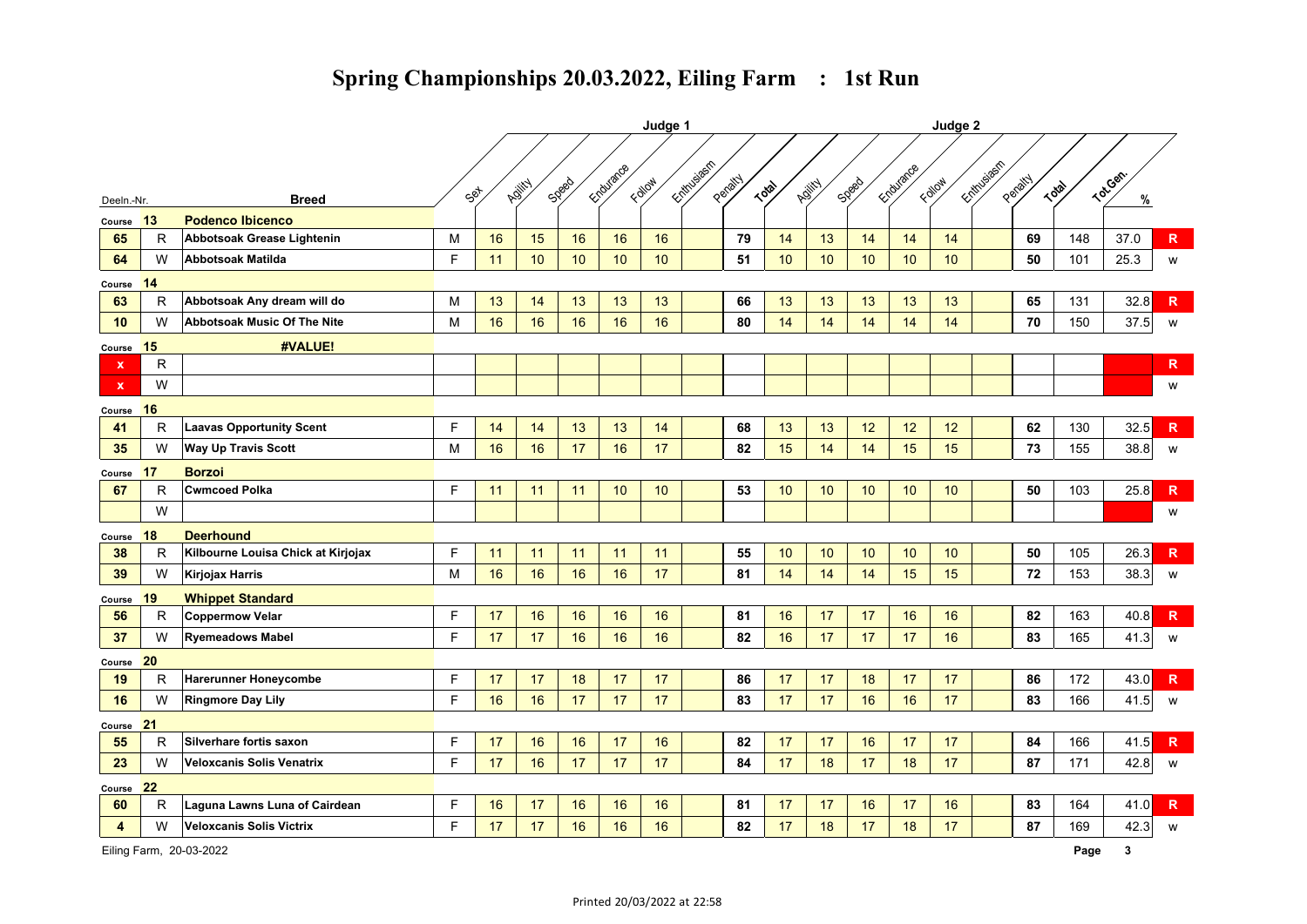|              |              |                                        |             | Judge 1    |            |            |            |            |             |         |            |            |            |            |            |             |         |       |          |              |
|--------------|--------------|----------------------------------------|-------------|------------|------------|------------|------------|------------|-------------|---------|------------|------------|------------|------------|------------|-------------|---------|-------|----------|--------------|
|              |              |                                        |             | Set        | Adjity     | Speed      | Endurance  | Follow     | Entrypident | Penatty | Total      | Adjitch    | Speed      | Endurance  | Follow     | Exittusiasm | Penatty | Total | Tot.Gen. |              |
| Deeln.-Nr.   |              | <b>Breed</b>                           |             |            |            |            |            |            |             |         |            |            |            |            |            |             |         |       |          |              |
| Course       | 23           |                                        |             |            |            |            |            |            |             |         |            |            |            |            |            |             |         |       |          |              |
| 17           | $\mathsf{R}$ |                                        |             |            |            |            |            |            |             |         |            |            |            |            |            |             |         |       |          | $\mathsf{R}$ |
| 44           | W            | <b>Welsh Daffodil</b>                  | $\mathsf F$ | 17         | 17         | 17         | 17         | 17         |             | 85      | 17         | 18         | 17         | 18         | 17         |             | 87      | 172   | 43.0     | W            |
| Course 24    |              |                                        |             |            |            |            |            |            |             |         |            |            |            |            |            |             |         |       |          |              |
| 47           | $\mathsf{R}$ | Northwhip She's A Lady of Whisterfield | F           | 16         | 16         | 17         | 16         | 17         |             | 82      | 17         | 17         | 17         | 18         | 17         |             | 86      | 168   | 42.0     | $\mathsf{R}$ |
|              | W            |                                        |             |            |            |            |            |            |             |         |            |            |            |            |            |             |         |       |          | W            |
| Course       | 25           |                                        |             |            |            |            |            |            |             |         |            |            |            |            |            |             |         |       |          |              |
| 32           | $\mathsf{R}$ | <b>Silverhare Festive Snowelf</b>      | M           | 15         | 16         | 16         | 16         | 16         |             | 79      | 17         | 17         | 17         | 18         | 17         |             | 86      | 165   | 41.3     | $\mathsf{R}$ |
| 68           | W            | <b>Ardencote Dating Destiny</b>        | M           | 16         | 16         | 16         | 16         | 16         |             | 80      | 16         | 16         | 16         | 17         | 16         |             | 81      | 161   | 40.3     | W            |
| Course       | 26           |                                        |             |            |            |            |            |            |             |         |            |            |            |            |            |             |         |       |          |              |
| 26           | $\mathsf R$  |                                        |             | <b>INJ</b> | <b>INJ</b> | <b>INJ</b> | <b>INJ</b> | <b>INJ</b> |             |         | <b>INJ</b> | <b>INJ</b> | <b>INJ</b> | <b>INJ</b> | <b>INJ</b> |             |         |       |          | R            |
| 20           | W            | <b>Harerunner Hurricane Fly</b>        | M           | 16         | 17         | 16         | 16         | 16         |             | 81      | 17         | 18         | 17         | 17         | 18         |             | 87      | 168   | 42.0     | W            |
| Course 27    |              |                                        |             |            |            |            |            |            |             |         |            |            |            |            |            |             |         |       |          |              |
| 27           | R            | Winterfellin Dashin Comet              | M           | 15         | 17         | 16         | 15         | 17         |             | 80      | 15         | 15         | 15         | 15         | 16         |             | 76      | 156   | 39.0     | $\mathsf{R}$ |
| 21           | W            | <b>Fierce Fireball Emeses Dream</b>    | M           | 16         | 17         | 16         | 16         | 17         |             | 82      | 17         | 17         | 17         | 18         | 18         |             | 87      | 169   | 42.3     | W            |
| Course       | 28           |                                        |             |            |            |            |            |            |             |         |            |            |            |            |            |             |         |       |          |              |
| 24           | $\mathsf{R}$ | <b>Winterfellin Tallenger</b>          | M           | 16         | 16         | 16         | 16         | 16         |             | 80      | 17         | 17         | 17         | 17         | 17         |             | 85      | 165   | 41.3     | $\mathsf{R}$ |
| 29           | W            | Winterfellin is a Free Elf             | M           | 15         | 16         | 16         | 15         | 16         |             | 78      | 16         | 17         | 16         | 17         | 17         |             | 83      | 161   | 40.3     | W            |
| Course       | 29           |                                        |             |            |            |            |            |            |             |         |            |            |            |            |            |             |         |       |          |              |
| 31           | $\mathsf{R}$ | <b>Harerunner Home Run</b>             | M           | 16         | 16         | 15         | 16         | 16         |             | 79      | 17         | 18         | 18         | 18         | 18         |             | 89      | 168   | 42.0     | $\mathbb{R}$ |
| 15           | W            |                                        |             | 16         | 16         | 15         | 15         | 16         |             | 78      | 17         | 17         | 17         | 16         | 17         |             | 84      | 162   | 40.5     | W            |
| Course       | 30           |                                        |             |            |            |            |            |            |             |         |            |            |            |            |            |             |         |       |          |              |
| 25           | $\mathsf{R}$ | <b>Veloxcanis Solis Victor</b>         | м           | 17         | 17         | 16         | 16         | 16         |             | 82      | 17         | 17         | 17         | 18         | 17         |             | 86      | 168   | 42.0     | $\mathsf{R}$ |
| 66           | W            | <b>Laguna Luna's Link</b>              | M           | 16         | 17         | 16         | 16         | 16         |             | 81      | 17         | 17         | 17         | 17         | 17         |             | 85      | 166   | 41.5     | W            |
| Course       | 31           |                                        |             |            |            |            |            |            |             |         |            |            |            |            |            |             |         |       |          |              |
| $\mathbf{2}$ | $\mathsf R$  | <b>Ryemeadows Midnight Sun</b>         | M           | 16         | 17         | 16         | 16         | 16         |             | 81      | 17         | 17         | 17         | 17         | 17         |             | 85      | 166   | 41.5     | $\mathbb{R}$ |
| 53           | W            | Coppermow Ginger Ninja                 | M           | 17         | 17         | 16         | 17         | 17         |             | 84      | 17         | 18         | 17         | 18         | 17         |             | 87      | 171   | 42.8     | W            |
| Course       | 32           | <b>Expires</b>                         |             |            |            |            |            |            |             |         |            |            |            |            |            |             |         |       |          |              |
|              | $\mathsf{R}$ |                                        |             |            |            |            |            |            |             |         |            |            |            |            |            |             |         |       |          | R            |
|              | W            |                                        |             |            |            |            |            |            |             |         |            |            |            |            |            |             |         |       |          | W            |
|              |              |                                        |             |            |            |            |            |            |             |         |            |            |            |            |            |             |         |       |          |              |